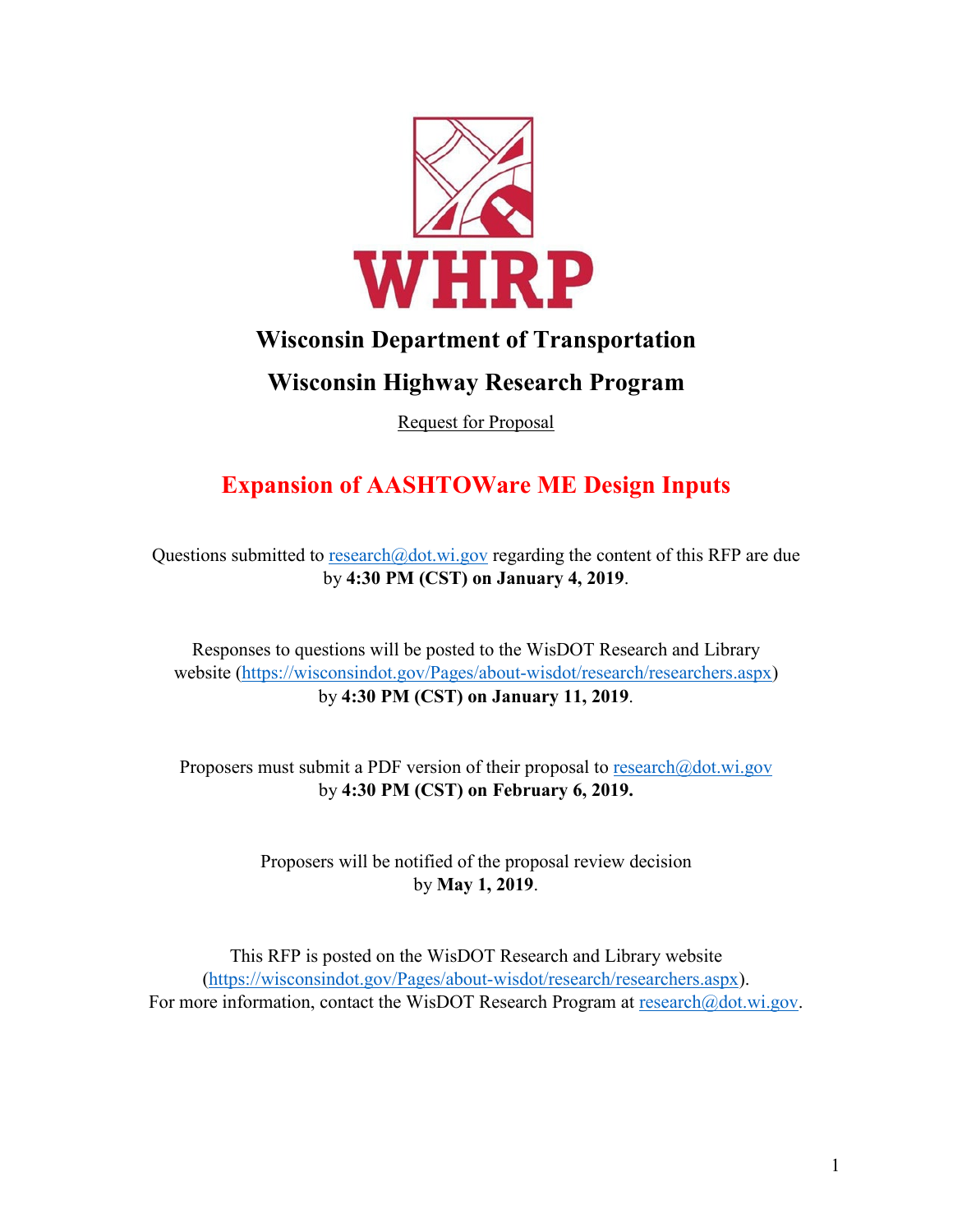#### **Wisconsin Highway Research Program (WHRP) Request for Proposals (RFP) Flexible Pavement Technical Oversight Committee (TOC)**

# *Expansion of AASHTOWare ME Design Inputs*

#### **I. Background and Problem Statement**

The Wisconsin Department of Transportation (WisDOT) designs pavements with the AASHTOWare Mechanistic Empirical (ME) and AASHTO 1972 methodologies. WisDOT engineers would like to increase usage of the ME design methodology but require additional high-level inputs to increase confidence in pavement structure designs. The ME design methodology can be completed using different material input levels (Levels 1 through 3). Level 1 inputs are preferred because they are determined from laboratory testing instead of material assumptions. Reliable hot mix asphalt (HMA) material inputs are particularly challenging to obtain because of the wide range of expected material properties and the required testing equipment. Ideally, a catalog of material properties from HMA facilities throughout Wisconsin would be available to WisDOT designers to provide accurate estimates, however a catalog of material properties does not yet exist. Therefore, there is a need to create a strategic collection and testing plan of HMA material properties to populate higher level inputs for ME design methodology.

Researchers will be asked to create a test matrix to represent material properties of Wisconsin mixtures and execute the approved testing plan. A similar study was completed through the 0092-08-06 WHRP project, but WisDOT material specification changes have resulted in production of mixtures that cannot be adequately represented by those testing results. To avoid this obstacle in the future, researchers will also be asked to develop a strategic testing plan to verify and update future material properties.

#### **II. Research Objectives**

The primary objective of this research is to update HMA material inputs for the Level 1 ME design methodology and compare them with current WisDOT inputs. Based on this comparison, researchers are expected to recommend a sampling strategy to verify/update HMA material inputs with time. Secondarily, researchers are expected to compare the AASHTO 1972 design method layer coefficients with ME design material inputs. This comparison should consider how the surface layer properties contribute to the overall design structure using each methodology and recommend a new structural coefficient for HMA materials, if warranted.

#### **III. Scope of Work**

A. Review historical versions of WisDOT standard specifications for HMA materials since 2006 (corresponding to the development of the 0092-08-06 WHRP project). Summarize significant changes and comment on how specification changes are expected to have impacted material inputs (both individual changes and collective changes to specifications).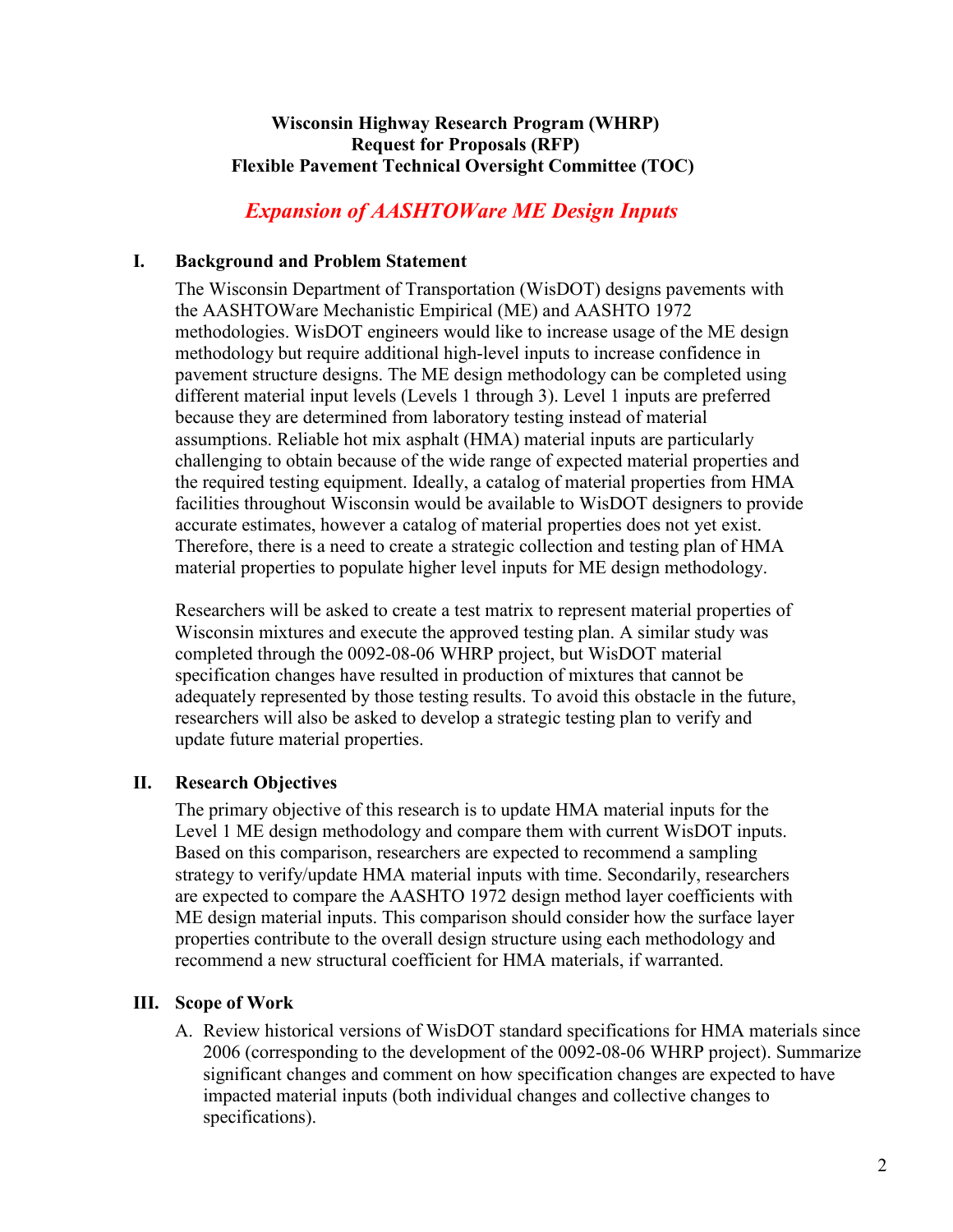- B. Review literature to investigate range of ME input material properties used by other states. Comment on the factors that lead to the range of inputs. Focus on midwestern states or states with similar geology. Establish a list of HMA material properties that are most sensitive to the design predication outputs.
- C. Work with Project Oversight Committee (POC) to collect HMA samples that best represent the range of material properties currently being produced. Select samples based on Wisconsin mixture usage and geology. A summary of mixture usage for the past three years is provided at the end of this RFP (Section J). Refer to WisDOT Standard Specification 460 for references to the labeling system.
- D. Conduct mechanical testing procedures required by Level 1 ME standard procedures. Summarize mechanical testing results in the format required by ME design software. Compare measured mechanical properties with those currently being used for WisDOT ME designs.
- E. At least one asphalt mixture type should be tested to include a binder modification comparison. In this testing, the mixture design remains the same and binder type is increased by one grade in accordance with AASHTO M332 and the Combined State Binder Group (CSBG).
- F. Draft a final report that includes: Analysis of testing results, schedule for verification/material updates, and AASHTO ME-1972 design method comparison.

## **IV. Recommended Testing**

- A. AASHTO T 342 / R84 Determining Dynamic Modulus of Hot Mix Asphalt (HMA).
- B. AASHTO T 322 Determining the Creep Compliance and Strength of Hot Mix Asphalt (HMA) Using the Indirect Tensile Test Device.
- C. Repeated loading high temperature test to determine rutting ME model inputs.
- D. Asphalt binder testing to determine dynamic shear modulus and phase angle.
- E. Fatigue test to determine fatigue law ME model inputs.

## **V. WisDOT/TOC Contribution**

- A. WisDOT/TOC will sample and store selected mixtures for researchers. Researchers are expected to collect samples from a central WisDOT storage location in Madison, WI.
- B. The research team will not assume the availability of WisDOT staff or equipment in the proposal. If WisDOT or another entity donates equipment or staff time, a letter of commitment must be included in the proposal.
- C. WisDOT staff/TOC members can be expected to contribute a maximum of 40 hours over the duration of the project. The research team will consult with POC members in the selection of project sites.
- D. If field work on or around in-service facilities is anticipated to conduct this research then the researcher shall specify in the proposal the nature and extent of traffic control that will be required including: traffic flagging, signage, barricades, etc., as well as the duration needed (hours/day/location). There also needs to be a discussion in the proposal of the specific traffic control support that is being requested from WisDOT. The researcher will need to coordinate the location(s) of the project fieldwork with the POC chair, WisDOT regional personnel and possibly the county personnel. The researcher should make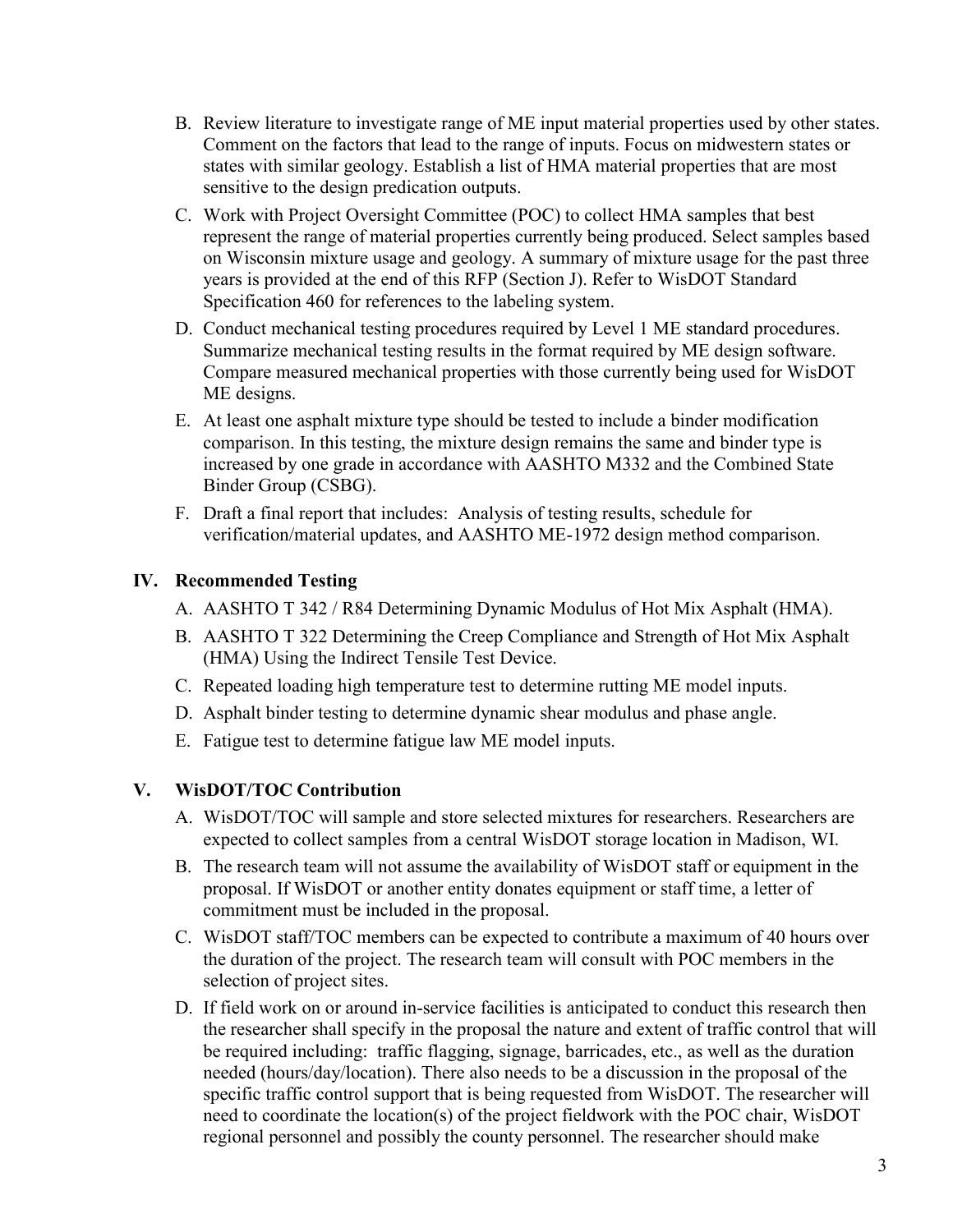accommodations in their proposal budget for traffic control and should not assume WisDOT will fund traffic control expenses.

#### **VI. Required Travel**

The researcher is expected to deliver the final presentation in-person in Madison, Wisconsin.

### **VII. Deliverables**

- A. Reporting Requirements: A final electronic report delivered to WisDOT by the contract end date. This includes the report, specifications and manual recommendations. Please refer to the Implementation section for further details.
- B. Presentation Requirements: The researcher is required to give a Close-Out presentation to the TOC after submittal of the Before Close-Out presentation report.
- C. Create .XML files that can be input into ME Design.
- D. Submit close-out PowerPoint presentation for future usage.

### **VIII.Budget and Schedule**

- A. Project budget shall not exceed **\$215,000**
- B. Proposed project duration is **24 months** starting around **October 1, 2019**.
- C. Deadline for submittal of Before Close-Out presentation (BCOP) report is three months prior to contract end date to allow forreport review activities.
- D. Deadline for research Close-Out presentation is 4-6 weeks prior to contract end date.
- E. Deadline submittal for the publication-ready After Close-Out Presentation (ACOP) report is the contract end date.

## **IX. Implementation**

Successful implementation of this research will be achieved through the development of the following items:

- A. Final report detailing the results of the research project and following the report preparation instructions at [Researcher Report Preparation.](https://wisconsindot.gov/Pages/about-wisdot/research/researchers.aspx)
	- 1. The final report should be a maximum of 50 pages *(*plus supporting appendices*)* and be as concise as possible.
	- 2. The research team should format the report such that significant findings are provided at the beginning (e.g., in an extended executive summary).
- B. The research report and the final presentation document will be used to develop training materials for industry professionals and WisDOT engineers.